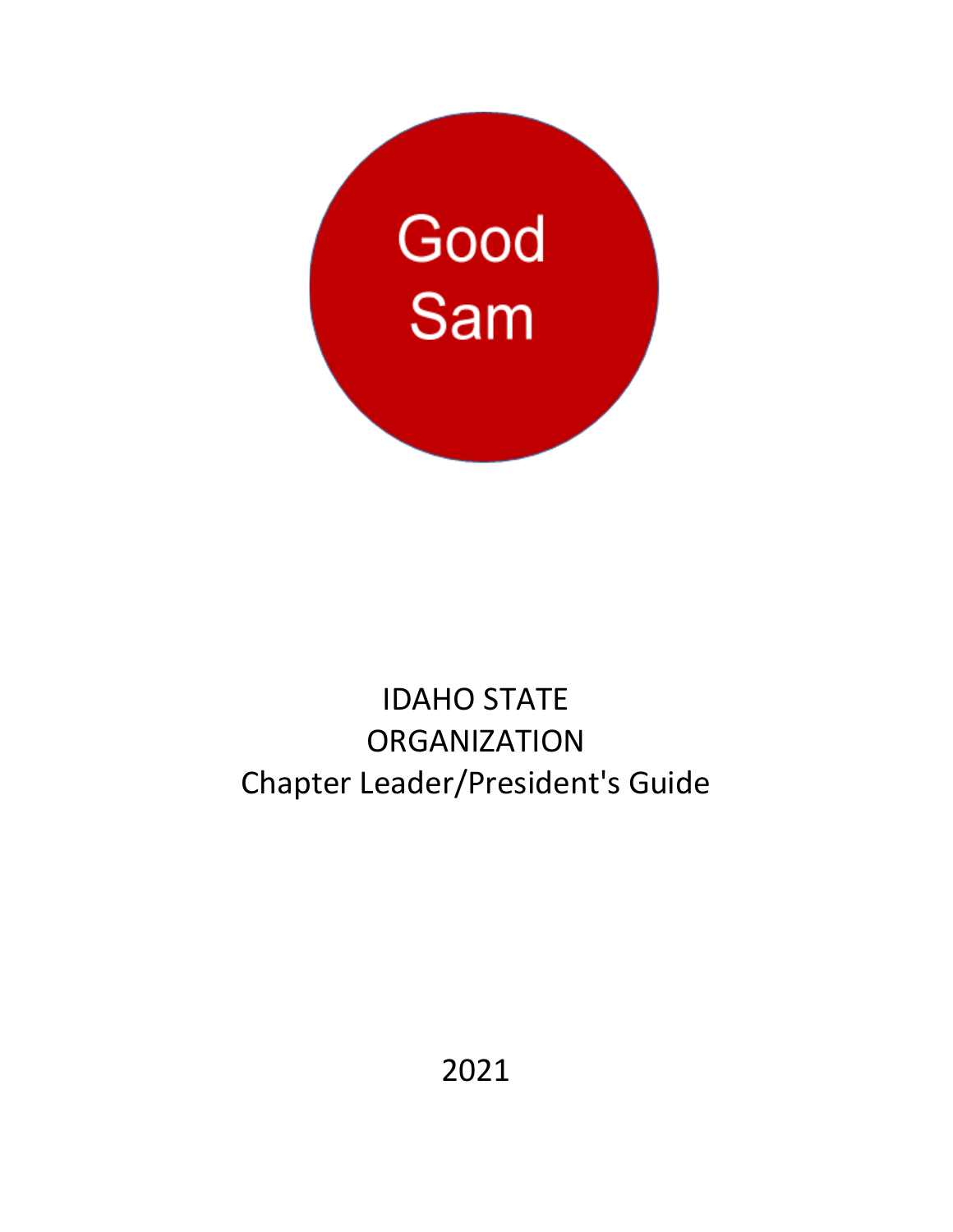#### **Introduction**

The purpose of this guide is to provide guidelines and to outline procedures in fulfilling your responsibilities. The guide has been updated for simplification.

#### **Chapter Leader/President Responsibilities**

- Work with members of your Chapter to keep operations running smoothly and act as Chapter delegate to the State Executive Board.
- Keep Chapter's information updated on the Idaho Good Sam web page.

## **State Executive Board**

This Board is comprised of each Chapter President within the state. A Chapter President can appoint a delegate (proxy) to attend meetings on his/her behalf. If you plan to appoint a delegate to attend a meeting, fill out the Proxy form and send it with your delegate to the meeting.

Appointed state staff and the Treasurer are not members of the Board and do not have voting power although they are encouraged to attend the business meetings for the purpose of staying involved with the Chapters. There are two business meetings per year, one at the Rally/Samboree and the other at the Fall Campout in September.

## **Good Sam Club Logo Usage**

The Good Sam name and logos are registered trademarks of Good Sam Enterprises. The Good Sam Club name and/or logo are not to be used for commercial enterprise. The official red color that represents the Club is PMS 485. This PMS color should be used as the red color in any materials you print. The Club has given state/provincial organizations and Chapter's permission to use the Good Sam name and logo on state/provincial and Chapter patches, flags, decals, etc. when these items are made up for non-commercial identification purposes only.

The Club is very proud of the Good Sam Club brand and all it represents.

## **Chapter News**

Good Sam is working hard to promote club activities, and you can help. Please submit your latest news and photos about memorable RV outings and community service projects to the State Director to be forward to Good Sam.

## **GoodSamClub.com/Chapters**

This section of the Good Sam Club website lists Chapters by state/province. You are encouraged to get familiar with this section of the site to be sure that your Chapter is listed. If not, please contact your State Director.